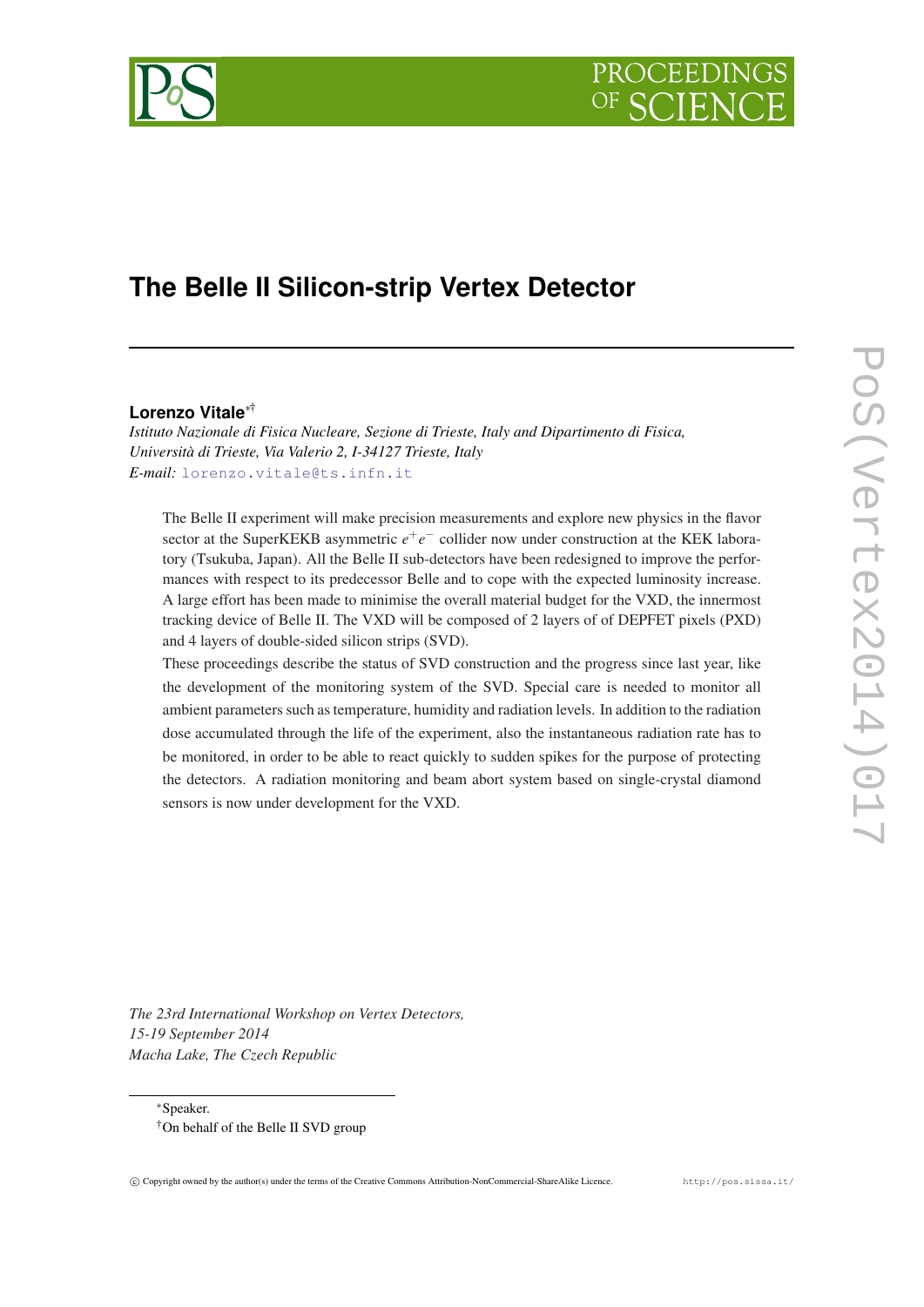# 1. Introduction

The Belle II collaboration [\[1](#page-7-0)] has a comprehensive program in precision measurements of CP violation in the B meson sector, including violation in decays, in mixing and in the interference between mixing and decays. We will also search for CP violation in the D-meson sector, and for rare b, c and  $\tau$  decays. The experiment will be performed at the SuperKEKB asymmetric *e*<sup>+</sup>e<sup>−</sup> collider [\[2\]](#page-7-0) now under construction at the KEK laboratory (Tsukuba, Japan). SuperKEKB is a major upgrade of the KEKB collider, aiming to reach an unprecedented luminosity of  $8 \times$  $10^{35}$  cm<sup>2</sup>s<sup>-1</sup>, 40 times larger than the peak value achieved by KEKB, with a sizeable decrease of the beam size, larger crossing angle at the interaction region and just a moderate increase of the beam currents, thanks to the so called "nano beam" scheme originally proposed for the SuperB project [[3](#page-7-0)].

The SuperKEKB accelerator is based on two separated rings, with 7 GeV energy for the electron beam and 4 GeV for the positron beam, corresponding to a center of mass energy around the  $\Upsilon(4S)$  resonance. The  $\Upsilon(4S)$  will thus be produced with a sizeable relativistic boost in the laboratory frame ( $\beta \gamma = 0.28$ ), although significantly reduced with respect to KEKB ( $\beta \gamma = 0.42$ ).

All the Belle II sub-detectors have been redesigned to improve the performances with respect to Belle and to cope with the expected increase of luminosity.

A large effort has been made to minimise the overall material budget for the VerteX Detector (VXD), the innermost tracking device of Belle II. The VXD will be composed of 2 layers (layers 1 and 2 in the following) of DEPFET pixels (PXD: PiXel Detector) at radii 1.4 and 2.2 cm, surrounded by 4 layers (layers 3, 4, 5, 6) of double-sided silicon strips (Silicon-strip Vertex Detector: SVD) at radii 3.8, 8.0, 10.4 and 13.5 cm. Each PXD layer will consist of only 75  $\mu$ m of thickness in the active area (in average about  $0.2\%$  radiation length  $X_0$  per layer) and SVD  $0.6\%X_0$  per layer in average.

The DEPFET pixels have been presented separately [[4](#page-7-0)], as well as the Belle II tracking [\[5\]](#page-7-0). Here I will concentrate on the SVD and on its recent progress. Section 2 gives a general overview of the SVD. Section [3](#page-4-0) describes the progress since last year, the status of sensor production and tests, the ladder assembly procedure, electronics and read-out system tests, mechanics, cooling and the present status of the SVD construction. Finally, in the section [4](#page-5-0) the development of the ambient monitoring system for the SVD and of the radiation monitoring and beam abort system for the VXD are described.

# 2. SVD Overview

The Belle II SVD will consist of 4 layers of double-sided silicon strip sensors (DSSD) with a polar angle coverage up to  $30^\circ$  in the backward and  $17^\circ$  in the forward region. A 3D rendering is shown in Fig. [1.](#page-2-0) Compared to the strip detector of its predecessor (the so called "Belle SVD2") it will extend to larger radii, it will have a slanted shape in the forward region with trapezoidal sensors to increase the angular coverage, optimising the particle incidence angle and the total detector length. All the sensors are fabricated on larger 150 mm silicon wafers, compared to the 100 mm ones used for the previous detectors. The number of sensor types has been minimized by having only three different sensor designs, two rectangular and one trapezoidal, all with AC coupled read-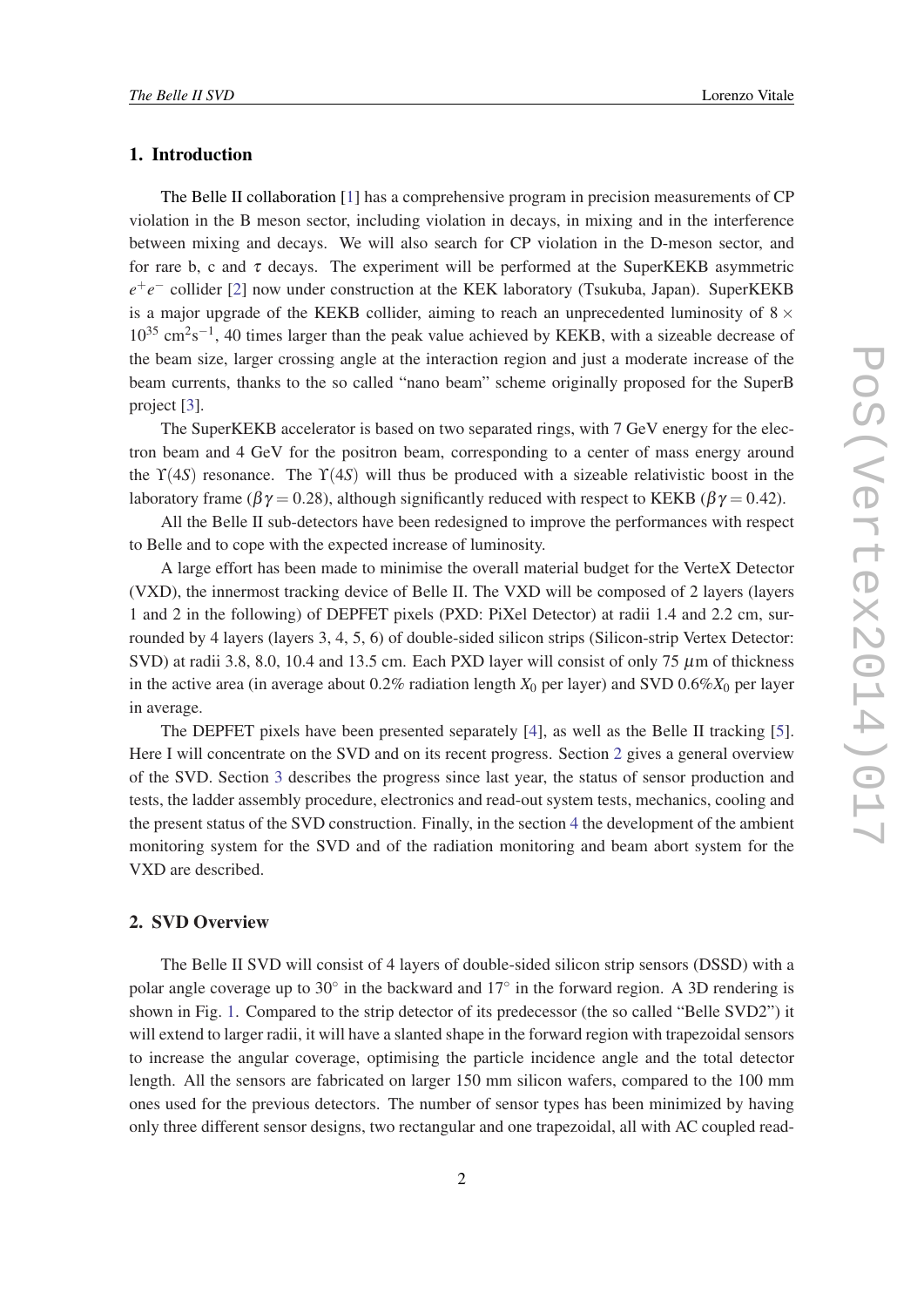<span id="page-2-0"></span>

Figure 1: 3D rendering of the Belle II SVD design with part of the ladders mounted, its support structure and the thin  $CO<sub>2</sub>$  cooling pipes.

out, poly-silicon resistor biasing and perpendicular strips on the two sides. The rectangular sensors are manufactured by by Hamamatsu Photonics K.K. (Japan), while the trapezoidal sensors are made by Micron Semiconductor Ltd. (UK). The silicon substrate is n-type and has a thickness of 320 (300) µm for the Hamamatsu (Micron) sensors. More details about the sensors can be found in Ref. [\[1,](#page-7-0) [6](#page-7-0), [7](#page-7-0)].

In Fig. 2 a longitudinal cross section of the sensor arrangement is shown as well as the sensor dimensions and the strip pitches. Sensors will be longitudinally combined in ladders, made of 2, 3, 4, 5 sensors in layers 3, 4, 5, 6 respectively. Every second strip of each sensor will be read-



Figure 2: Longitudinal cross section of the sensor arrangement. The radius is shown in the vertical axis, the z coordinate horizontally . The origin is at the nominal interaction point. The colors distinguish the three different sensor types: in blue the small rectangular sensors, used for layer 3 only; in green the large rectangular sensors and in orange the slanted trapezoidal sensors. The numbers above and below each sensors correspond to the APV25 chips used to read-out the z and rphi strips on the n-side (top) and p-side (bottom) respectively. The sensor dimensions and read-out pitch per sensor are also shown in the legend.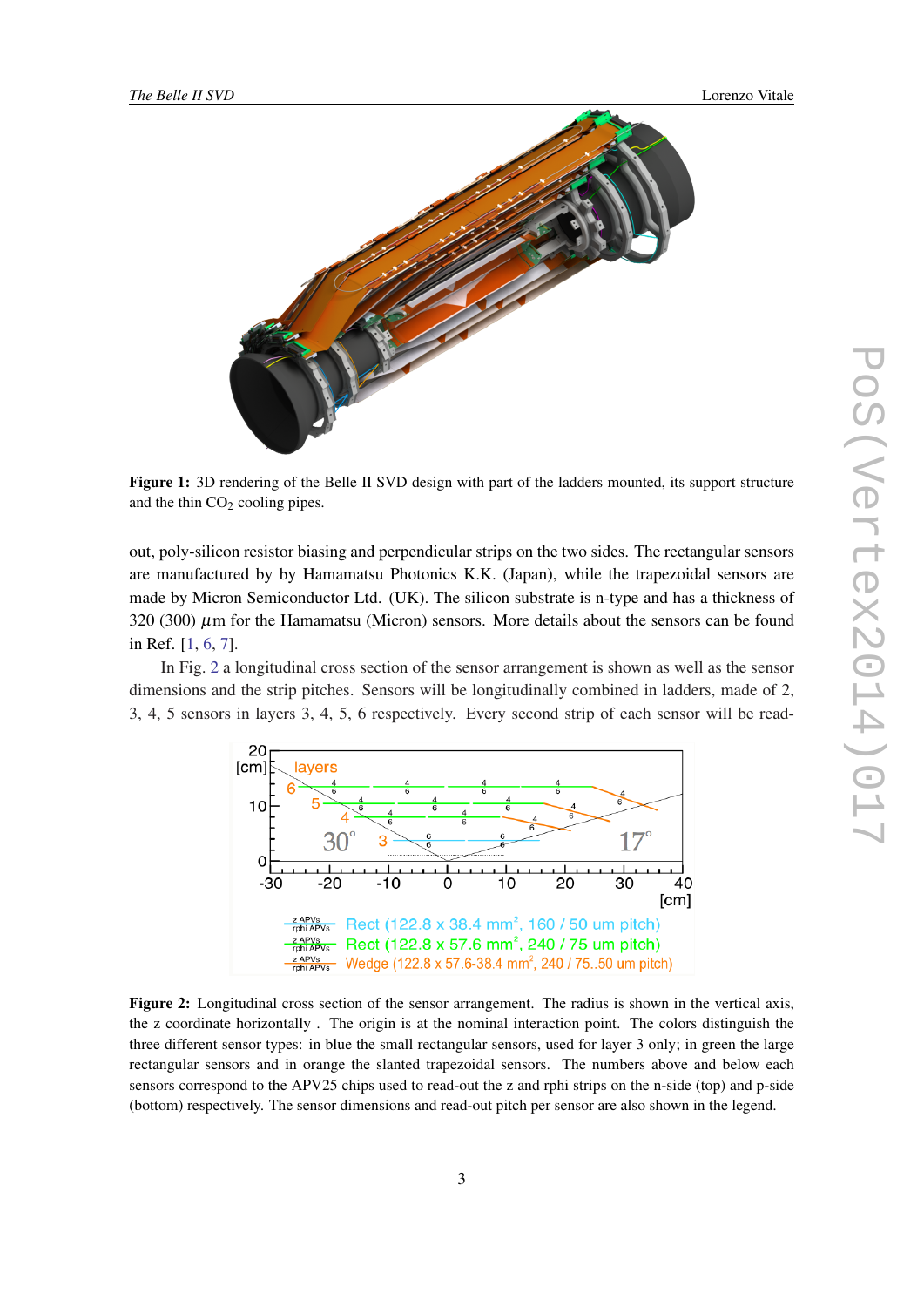<span id="page-3-0"></span>out independently (i.e. without daisy chaining) by the APV25 front-end chip [[8](#page-7-0)]. The peripheral sensors in the forward and backward region will be read-out by conventional hybrid circuits hosting the APV25. In order to read-out the inner sensors without long fanout circuits, the APV25 have been thinned to 100  $\mu$ m and placed inside the active volume for the central sensor in layer 4 and two (three) central sensors of layer 5 (6), using the so-called "Origami" chip-on-sensor concept [[1](#page-7-0), [9](#page-7-0)]. For these central sensors all read-out chips will be placed on a single flexible PCB made of Polyimide and will be aligned on the external side of the sensor, allowing them to be cooled by a single cooling pipe. The top side strips will be connected to the chips through a planar fanout circuit. Signals from the strips on the inner side of the sensor will be routed to the APV25 chips on the outer side through thin, flexible fan out circuits wrapped around the sensor edge (hence the name "Origami").

The Origami PCB will be glued onto the external side of the sensor, separated by a 1 mm thick layer of Airex, a very lightweight, but rigid foam, which serves as an electrical and thermal insulator between sensor and PCB. Two ribs, made of carbon fiber, will support the ladder from the bottom-side ( $[10, 11]$  $[10, 11]$  $[10, 11]$  $[10, 11]$  $[10, 11]$  and Fig. 3). The front-end chips will be cooled by  $CO<sub>2</sub>$  flowing inside thin, 1.6 mm diameter pipes, running along the outer side of the ladder (Fig. [1](#page-2-0)) directly on top of the Origami chips, ensuring efficiency at minimum material budget. The total material budget in the sensitive region will amount to  $0.6\%X_0$  per layer in average. An exploded view of layer 5 and its components is visible in Fig. 3.



Figure 3: Exploded view of layer 5. From bottom to top: carbon fiber ribs (black), four sensors (gray), APV25 and flex circuits (red), hybrids (green), Airex foam (white), two Origami flexes (orange) with thinned APV25 (brown) and clips for the cooling pipes (grey).

Several single-sensor Origami modules were produced since 2008; moreover a prototype module with 2-DSSD, implementing the Origami concept, was fabricated in mid-2012 [\[10](#page-7-0), [11](#page-7-0)] and then successfully tested.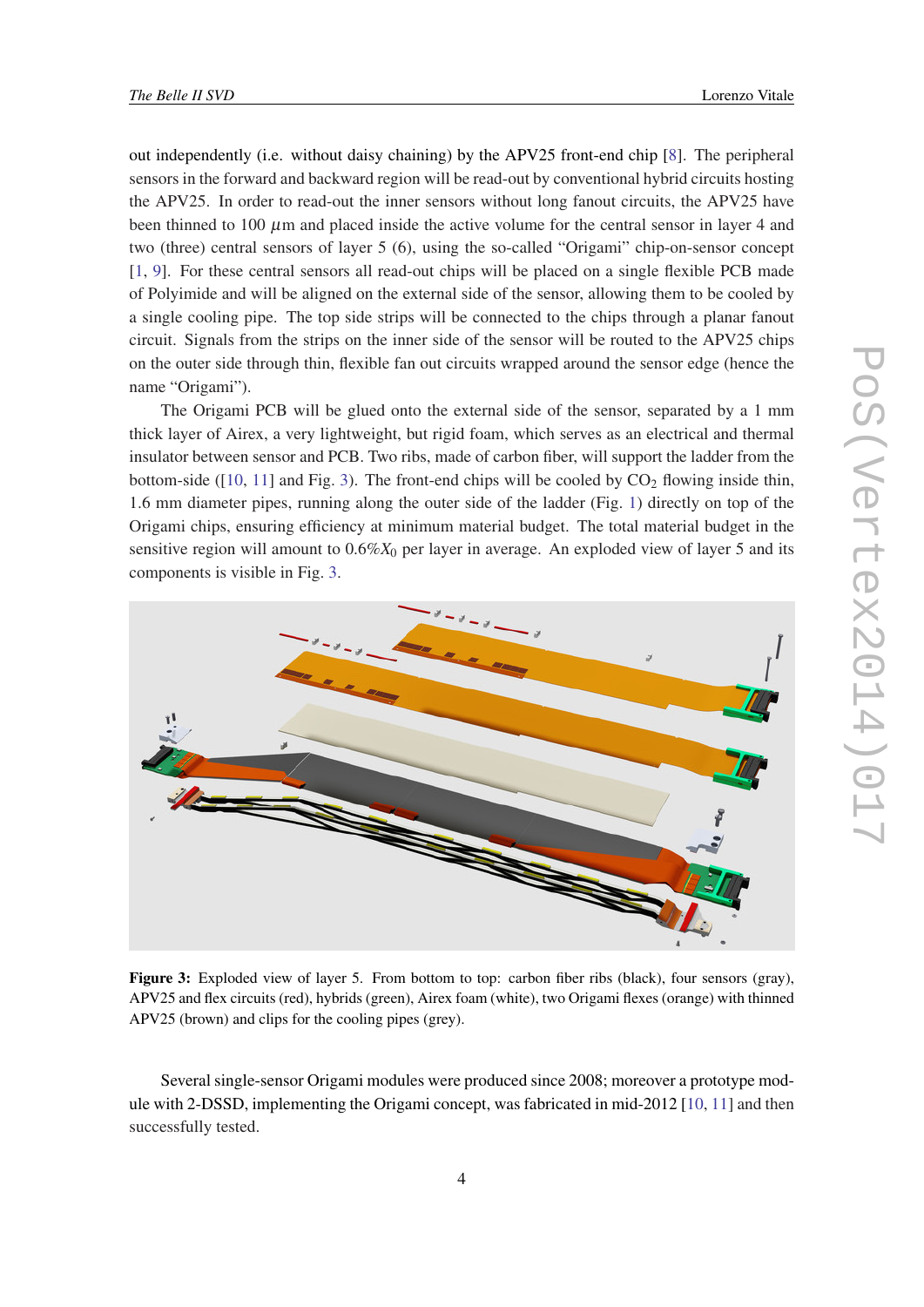<span id="page-4-0"></span>Belle II is an international collaboration, but even the SVD group is quite an international enterprise with 16 institutions from 8 countries and 3 continents.

#### 3. Progress

In this section I describe the recent progress towards the mass production of ladders and the final SVD assembly, foreseen in 2015, in particular the finalisation of sensor production and tests, the ladder assembly procedure, electronics and read-out system tests, mechanics, cooling and the present status of the SVD construction.

## 3.1 Sensor production and tests

To date all required sensors were produced and delivered. The rectangular sensors were tested by HPK before delivery. Detailed verification and characterization testing and has been performed by Trieste and Vienna on two of these sensors.

For the trapezoidal Micron sensors, 44 are required and 60 were ordered. The bottleneck of the delivery was the detailed testing by the supplier, so in order to speed up production, complete testing (I-V, C-V, AC and DC strip scan and long-term current stability test) has been done in Vienna and Trieste. 56 DSSDs were delivered and tested with a very good overall quality, only 10 DSSDs were rejected. Further 24 sensors were delivered in September 2014 and now are under test in Trieste.

#### 3.2 Ladder assembly procedure

The ladder assembly procedure is rather complex and requires a total of 23 jigs to align, glue, bond, mount and attach all the components of each ladder. A detailed description can be found in [[7](#page-7-0), [10\]](#page-7-0) and a sketch of the mounting sequence in [[12\]](#page-7-0).

The SVD will be assembled at several sites in parallel; for instance INFN Pisa is in charge of the forward and backward sub-assemblies and each one of Melbourne, TIFR India, HEPHY Vienna, IPMU Tokyo will assemble layers 3, 4, 5, 6, respectively.

Set-up and tuning of the assembly procedure is now underway at all sites. All steps have been tested, addressing the various issues: mechanical precision, gluing procedure, pitch adapter flexibility and wirebonding. Almost all components and all jigs are available. Mechanical prototypes of the ladders have been already realized. Now fully functioning prototypes with few defects are under construction. The final prototypes will be assembled at the beginning of 2015 and then the production will start and it will continue for the full 2015. The ladder mount is foreseen starting from the end of 2015.

#### 3.3 Electronics and read-out system tests

The heart of the front-end electronics of the SVD is APV25 chip [[8](#page-7-0)], developed for the CMS experiment at CERN and successfully operated in large scale. It is tolerant to high radiation doses (>100 MRad) and the combination of short shaping time of APV25 (50 ns) and the online pulse shape processing (reducing by a factor 8 the effective time window) will keep the occupancies below the 1% level even under the severe background conditions at the SuperKEKB design luminosity. The analog outputs from the APV25s are transmitted to Flash Analog-to-Digital Converter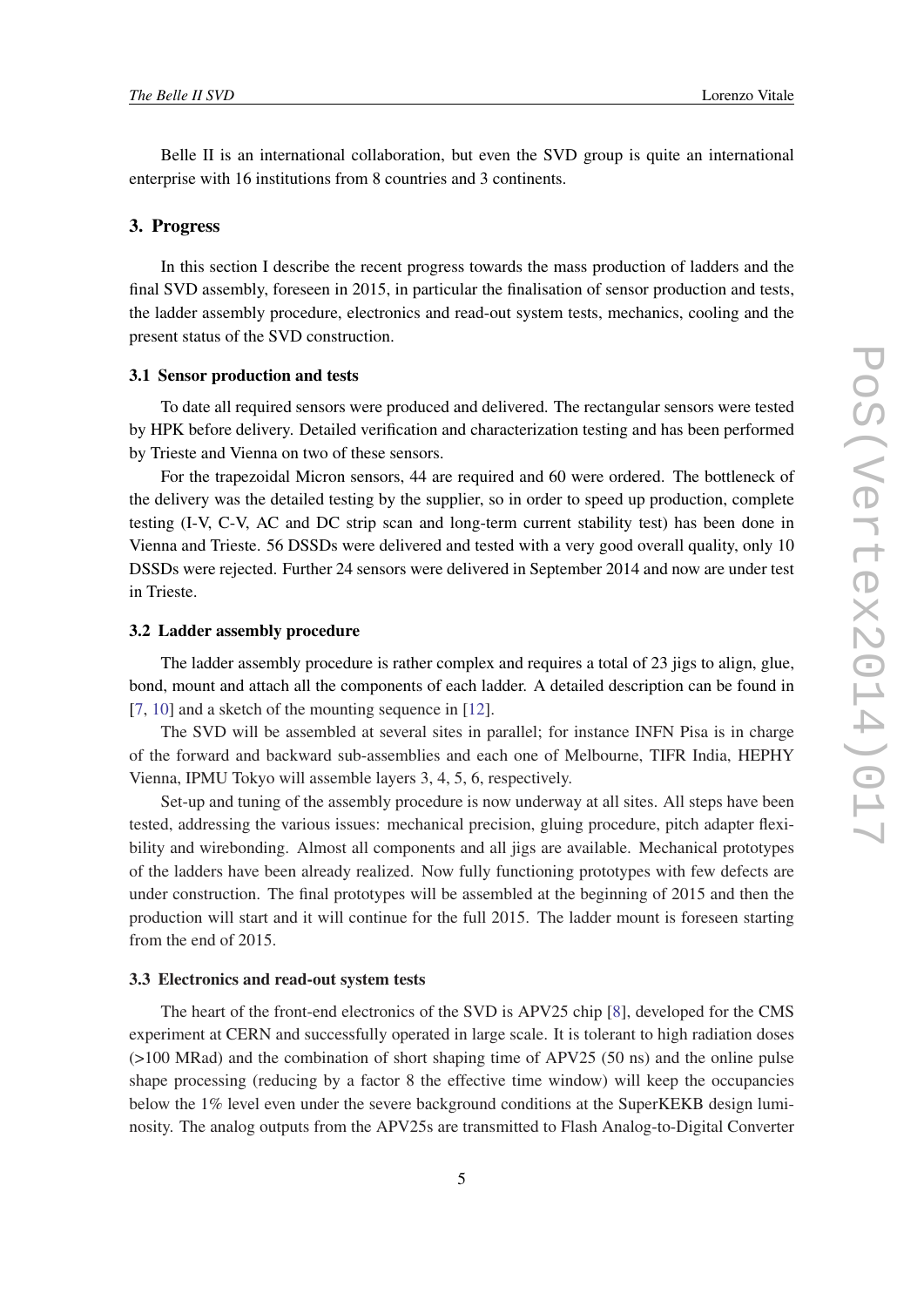<span id="page-5-0"></span>(FADC). An FADC board receives up to 48 APV25 analog outputs and performs flash analogto-digital conversion with 31.8 MHz clock to obtain digitized DSSD signals. The digital data are decoded and processed on an FPGA, and propagated to Finesse Transmitter Board (FTB). The FTB sends the data to the COmmon Pipelined Platform for Electronics Read-out (COPPER) which is a Belle II DAQ interface through an optical fiber, using Belle II unified high-speed serial protocol (belle2link). In the Belle II experiment, 48 FADC boards and 48 FTBs will be installed. A description of the read-out electronics can be found in [\[13](#page-7-0), [14](#page-7-0), [15](#page-7-0)] and the recent progress in Ref. [[16](#page-7-0), [17\]](#page-7-0). All the components in the SVD read-out system are being developed and the first prototypes for these components have been successfully produced and tested.

In January 2014 a beam test of a significant VXD subset was performed with 2-6 GeV electrons at DESY and inside a 1 T magnetic field in a direction perpendicular to the beam line. The setup included two DEPFET modules, four SVD modules (with one large rectangular DSSD each), FADC and FTB boards,  $CO<sub>2</sub>$  cooling, slow control and environmental sensors based on Fiber Optical Sensors (FOS) [\[18](#page-7-0)]. This can be considered as a complete system test for the Belle II VXD, since all the components (sensors, front-end and back-end electronics, the DAQ interface and even the cooling, slow control and environmental sensors) are very close (or prototypes similar) to the ones that will be used in the final experiment. Several aspects have been thus checked, for instance the SVD cluster hit efficiency were measured to be above 99.4% for tracks in the fiducial volume. From the resulting high efficiency, we confirmed our Common Mode Correction and zero-suppression do not deteriorate the SVD hit efficiency [\[16](#page-7-0), [17\]](#page-7-0).

#### 3.4 Mechanics and cooling

As mentioned above and shown in Fig. [3](#page-3-0), the ladders are supported by two ribs and an end mount structure in aluminum on each side. The ribs have 3 mm of Airex core with 0.15 mm of laminated carbon fiber sheets to ensure a very stiff framework, but yet lightweight thanks to the sandwich construction and the truss structure.

The total SVD (Origami) power dissipation is estimated to be 688(328) W. The APV25 chips of the edge hybrids will be cooled by the  $CO<sub>2</sub>$  at -20 $\degree$  C flowing inside the end rings. A thin pre-bent cooling pipe will be clipped onto the ladders on top of the Origami APVs.

The Belle II strips and pixels will share the same volume and the PXD contributes to other 360 W to the power dissipated in the VXD. Nitrogen at 20◦ C will be flown to the VXD volume to keep stable temperature and low humidity. Given the system complexity, a PXD+SVD thermal mock-up is in preparation at DESY and will be ready at the beginning of 2015. It will be crucial for understanding several aspects and setting the exact location for the ambient sensors.

## 4. Monitoring

As mention in the introduction, the design luminosity of SuperKEKB, 40 times higher than that of KEKB, will be achieved by higher beam currents and smaller beams size at the interaction point. As a consequence, higher beam-induced backgrounds and radiation doses are expected. The main background sources will be Touscheck scattering, radiative Bhabha scattering, electronpositron pair production in photon-photon scattering, and off-momentum particles from beam-gas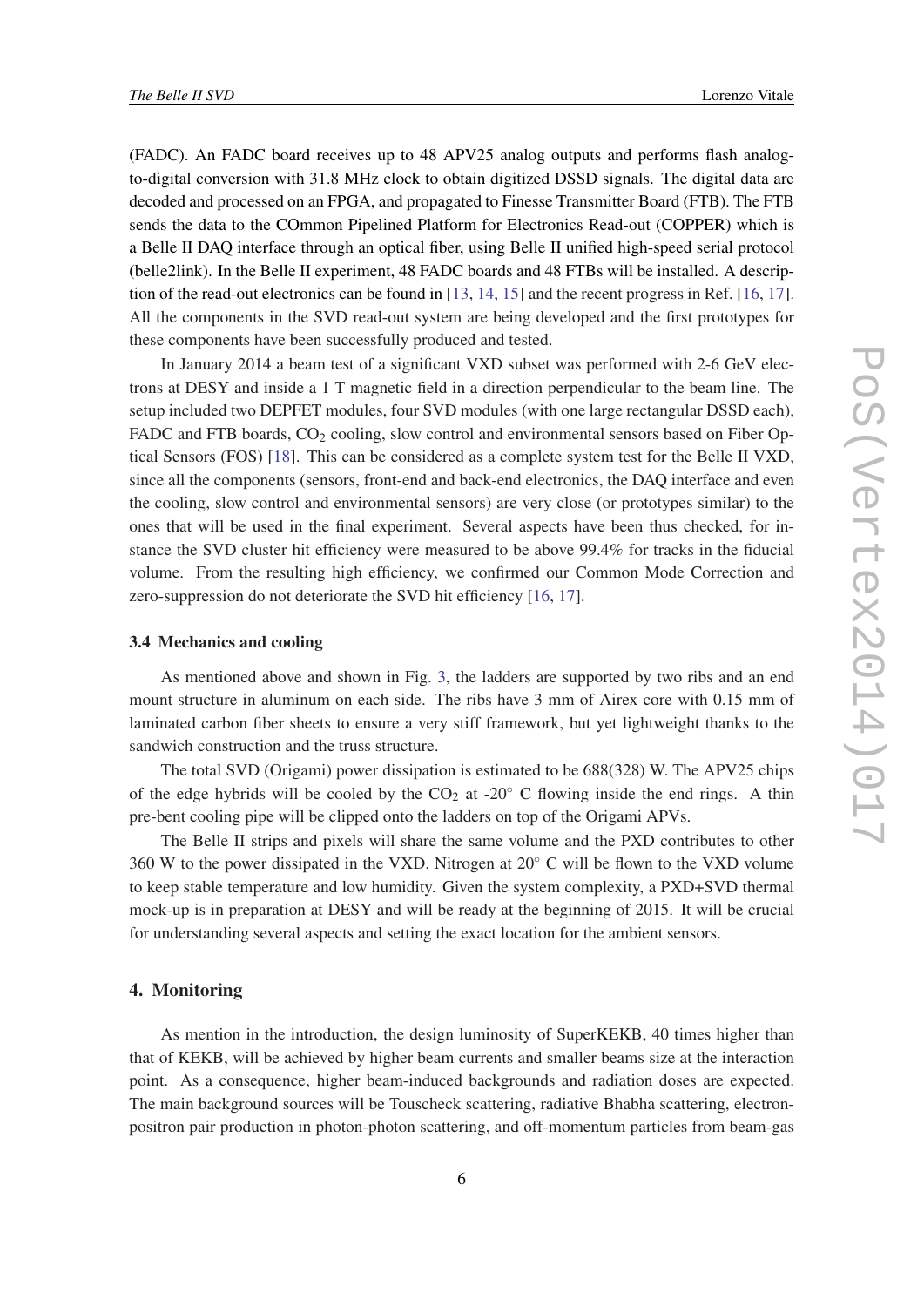interactions. Synchrotron-radiation induced backgrounds are expected to be smaller and will be kept under control by appropriate shielding.

These backgrounds are strongly dependent on the beam optics; simulations are in progress. According to preliminary estimates the PXD total integrated doses may range from about 150 to about 180 kGy (15 to 18 Mrad) during the projected lifetime of Belle II at the design integrated luminosity (50 ab<sup>-1</sup>). For the inner layers of the SVD, less exposed, a dose of about 90 krad per  $ab^{-1}$  would approximately integrate to about 4.5 Mrad during the projected lifetime of Belle II.

To protect the detector against excessive radiation doses, the radiation monitoring system will be able to detect a sudden large increase in backgrounds, or a lesser increase, an unacceptable integrated dose over some longer time period. In the first case an immediate trigger signal will be sent to the SuperKEKB beam-abort system; in the second case a warning signal followed after some time by a beam-abort trigger signal. The system will also provide continuous monitoring and recording of radiation doses at sensitive spots in the PXD+SVD detector volume.

Radiation-hard single-crystal diamond sensors, realized by the Chemical Vapour Deposition technique (scCVD), will provide the dose rate measurements. A set of  $4+4$  sensor will be located on an empty groove behind the beam pipe cooling manifold, upstream and downstream of the PXD;  $6+6$  will be located close to the support rings of the inner SVD layers. The read-out electronics, presently in the design stage, includes current digitizers and FPGAs with digital filtering, data buffering, and programmable thresholds for the beam abort triggers.

Concerning the ambient monitoring system, the temperature close to the heat sources will be monitored with an accuracy lower than 1◦ C by FOS, optical fibers equipped with sensors realized by Bragg gratings coated with temperature-sensitive acrylate [[18\]](#page-7-0). They will be inserted in the Airex foam of the SVD ladders. A complementary set of NTC thermistors will provide both a precise cross-calibration and a hardware temperature interlock.

To avoid humidity condensation on the cooling pipes, the whole volume of the PXD/SVD will be kept dry by a flux of nitrogen. Some FOS fibers, with humidity-sensitive coating, will measure the relative humidity. Sniffing pipes will sample the VXD atmosphere; more bulky instruments, located outside, will provide alarms and interlock signals whenever the dew point should exceed about  $-30^\circ$  C with an accuracy of about 1 $^\circ$  C.

# 5. Conclusions

The Belle II SVD will be made of 4 layers of double-sided AC-coupled silicon strip sensors from 150 mm silicon wafers. The outer 3 layers will have a partially slanted geometry to reduce the material budget and optimize the track incidence angle. Each silicon sensor will be individually read by APV25 chips and the outer 3 layers will use the novel Origami technique. The short shaping time and the FPGA online processing will keep the occupancies below the 1% level under severe background conditions. All sensors needed have been delivered and tested. The Origami chip-on-sensor concept has been successfully tested. SVD ladder mass production will start soon. Moreover an ambient and radiation monitoring system will be integrated in the VXD.